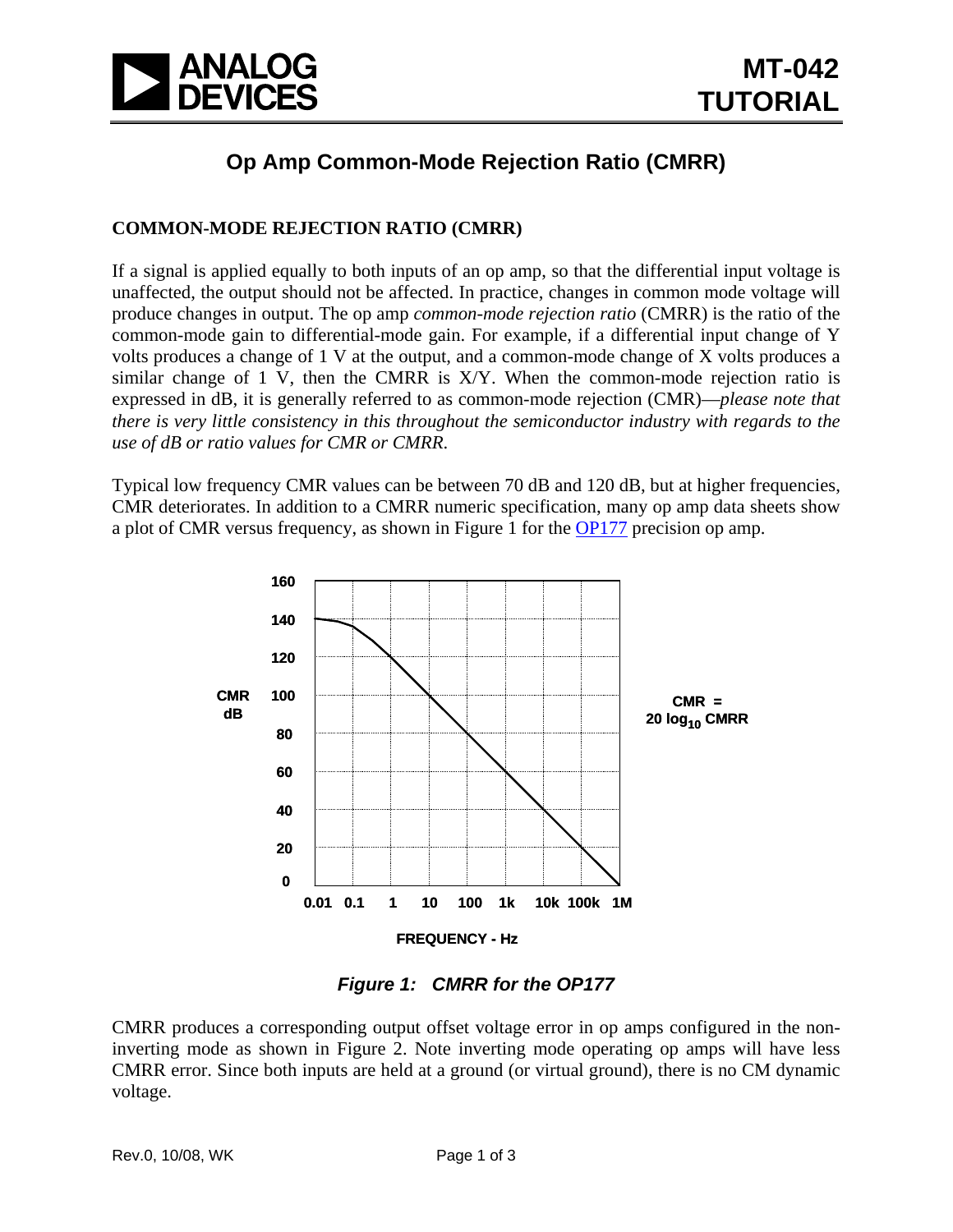

*Figure 2: Calculating Offset Error Due to Common-Mode Rejection Ratio (CMRR)* 

## **MEASURING COMMON MODE REJECTION RATIO**

Common-mode rejection ratio can be measured in several ways. The method shown in Figure 3 below uses four precision resistors to configure the op amp as a differential amplifier, a signal is applied to both inputs, and the change in output is measured—an amplifier with infinite CMRR would have no change in output. The disadvantage inherent in this circuit is that the ratio match of the resistors is as important as the CMRR of the op amp. A mismatch of 0.1% between resistor pairs will result in a CMR of only 66 dB—no matter how good the op amp! Since most op amps have a low frequency CMR of between 80 dB and 120 dB, it is clear that this circuit is only marginally useful for measuring CMRR (although it does an excellent job in measuring the matching of the resistors!).



*Figure 3: Simple Common-Mode Rejection Ratio (CMRR) Test Circuit*